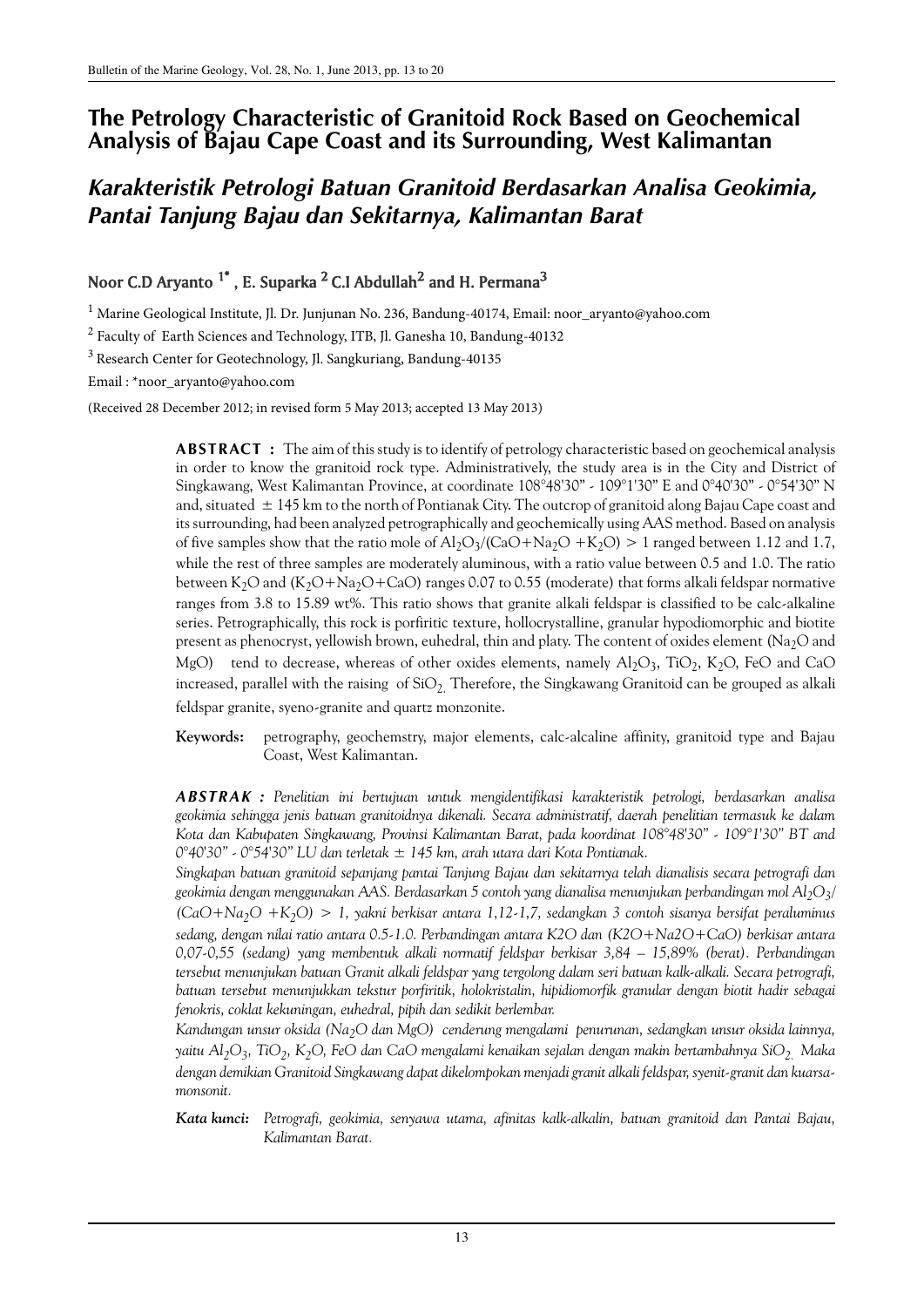# **INTRODUCTION**

The study area is located at the western part of West Kalimantan; bordered with Bengkayang at eastern side, to the west and north part is facing with Natuna Sea, while to the south is bordered by Mempawah District. Administratively, whithin City and District of Singkawang, West Kalimantan Province, which coordinates 108 48'30" - 109 1'30" E and 0 40'30" -0.54'30" N, and is situated  $\pm$  145 km towards north of Pontianak (Figure 1).

This study was conducted to determine the characteristics of petrology based on geochemical analysis, including affinities composition.

Singkawang granitoid consists of alkali feldspar granite and granodiorite with silica content showed moderate range and were strong peraluminous (Harahap, 1993). This is a typical granitoid VAG (Volcanic Arc Granite) with affinity granodiorite magma, that is dominated by medium-K and high-K (Carlile, et al., 1994). Hutchinson (1996), described the regional geology in the northern part of Borneo (Malaysia and Brunei) and he divided three major tectonic zones, from NW to SE, respectively are: Miri, Siburajang and Kuching Zone. In the Central Kalimantan Magmatic Arc, dated Eocene igneous rocks as thin arc (width approximately 50 km) found in all

sections (Singkawang to Dent Peninsula) and are dominated by acid volcanics. They consist of the Piyabung, Nyaan, Serantak and Muller Volcanics, and there affinities are low-K (tholeeitic) to medium-K (calc-alkaline). Soeria-Atmadja et al. (1999) and Priadi (2010) concluded that they were as products of (new) southward subduction in the NW of Kalimantan.

According to Suwarna and Langford (1993) the regional stratigraphy of the study area is composed by several rock units are (Figure 2):

- **Raya Volcanic Rock** (Klr) many steep hills form and islands with steep cliffs off the coast (Cretaceous).
- Mensibau Granodiorite (Klm) is widely established Singkawang batholiths, which tends to be the northwestern part of the peninsula, separated from widely Schwaner batholiths and generally underlies southwestern Borneo.
- Sintang Intrusion Rocks (Toms), which emerged as stocks and sub-volcanic plugs. All igneous rocks are overlain Alluvium deposits.
- ï Quaternary Sediments consists of alluvium Terbiku (Qat), floodplain alluvium and swamp (Qa), and littoral Recent sediment (Qc).



Figure 1. Study area and sample location map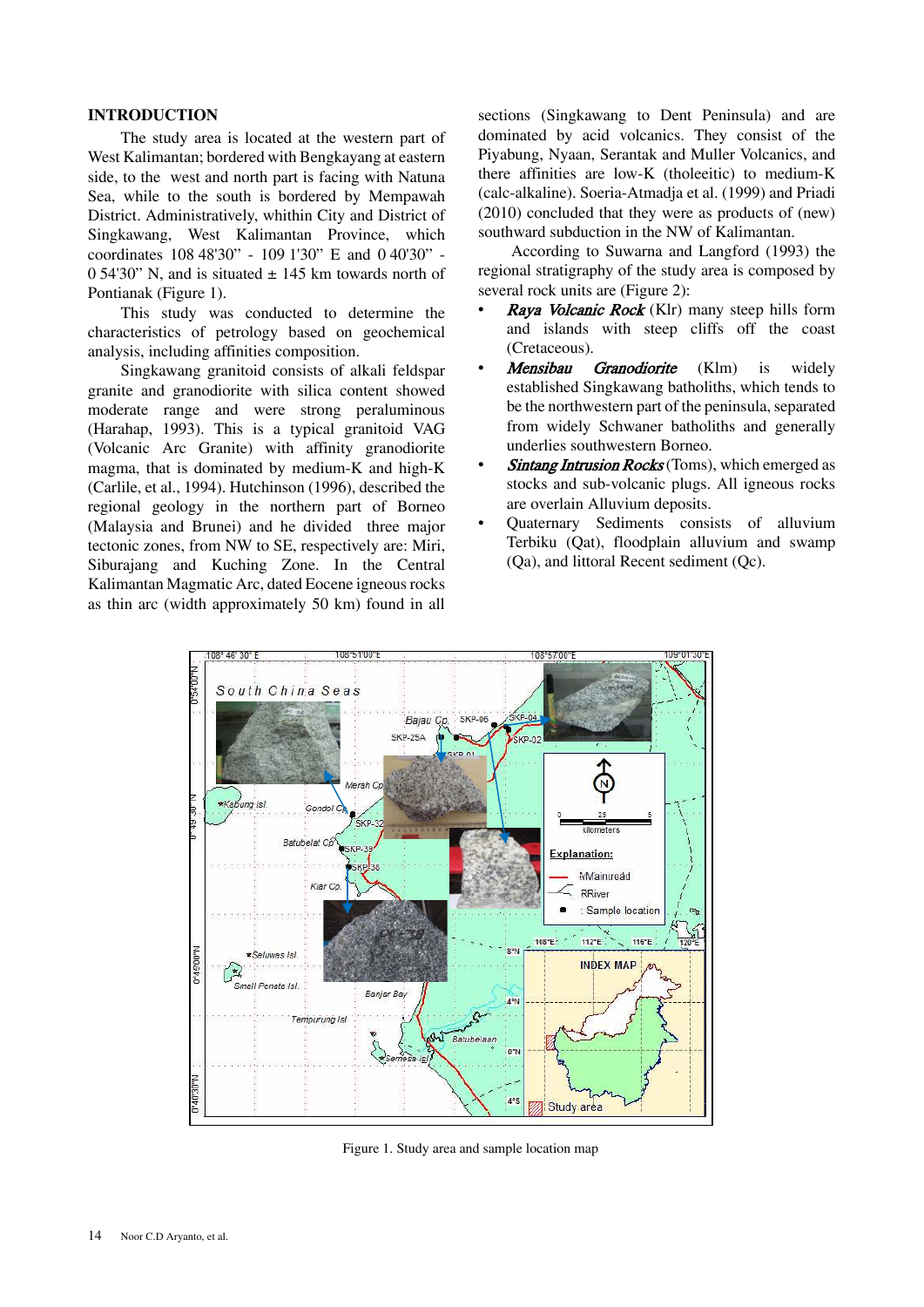

Figure 2. Study area geology map

### **METHODS**

Eight rock samples were selected for major element analysis using Atomic Absorption Spectroscopy (AAS) taken to the dry ingredients with a temperature between 105 C - 110 C at Quaternary Geological Laboratory, Center of Geological Survey. Petrographic analysis was done from thin section five rock samples that were considered to represent the study area. This analysis used polarizing microscope Nikon Eclipse LV 100 at the petrography laboratory Marine Geology Institute.

Classification of the plutonic rocks using Alkali Feldspar Quartz and Plagioclase (AQP) classification (Streckeisen, 1979).

# **RESULTS**

Based on the observation of thin section petrographic analysis, plutonic rocks in the study site is generally characterized as porphyritic, granular hollocrystaline and hypodiomorphic. Sample of SKP-06 is taken in the east Bajau Cape, dominated by plagioclase and K-Feldspar. Quartz is present as anhedral grains with a size of 0.5 to 1.25 mm, was partly inclusion by opaque minerals. Biotite is present as phenocrysts with a bird's eye texture, yellowish brown, euhedral, slightly lamellar with a high pleochroism. Secondary minerals (sericite), blackish brown, presence among plagioclase (Figure 3). Meanwhile, microscopic observation of plutonic rocks of SKP-32 which was taken from Gondol Cape, is characterized by porphyritic texture, hollocrystalline, hypidiomorphic granular. Mineral composition of this rock consists of quartz (granular and anhedral), K-feldspar, plagioclase, pyroxene (mostly in inclusion by opaque minerals), hornblende and opaque minerals (Figure 4). Referring to the diagram AQP (Figure 5), SKP-06 and SKP-04 are the alkali feldspar granite which is characterized by presenting of orthoclase, sanidine and microcline; SKP-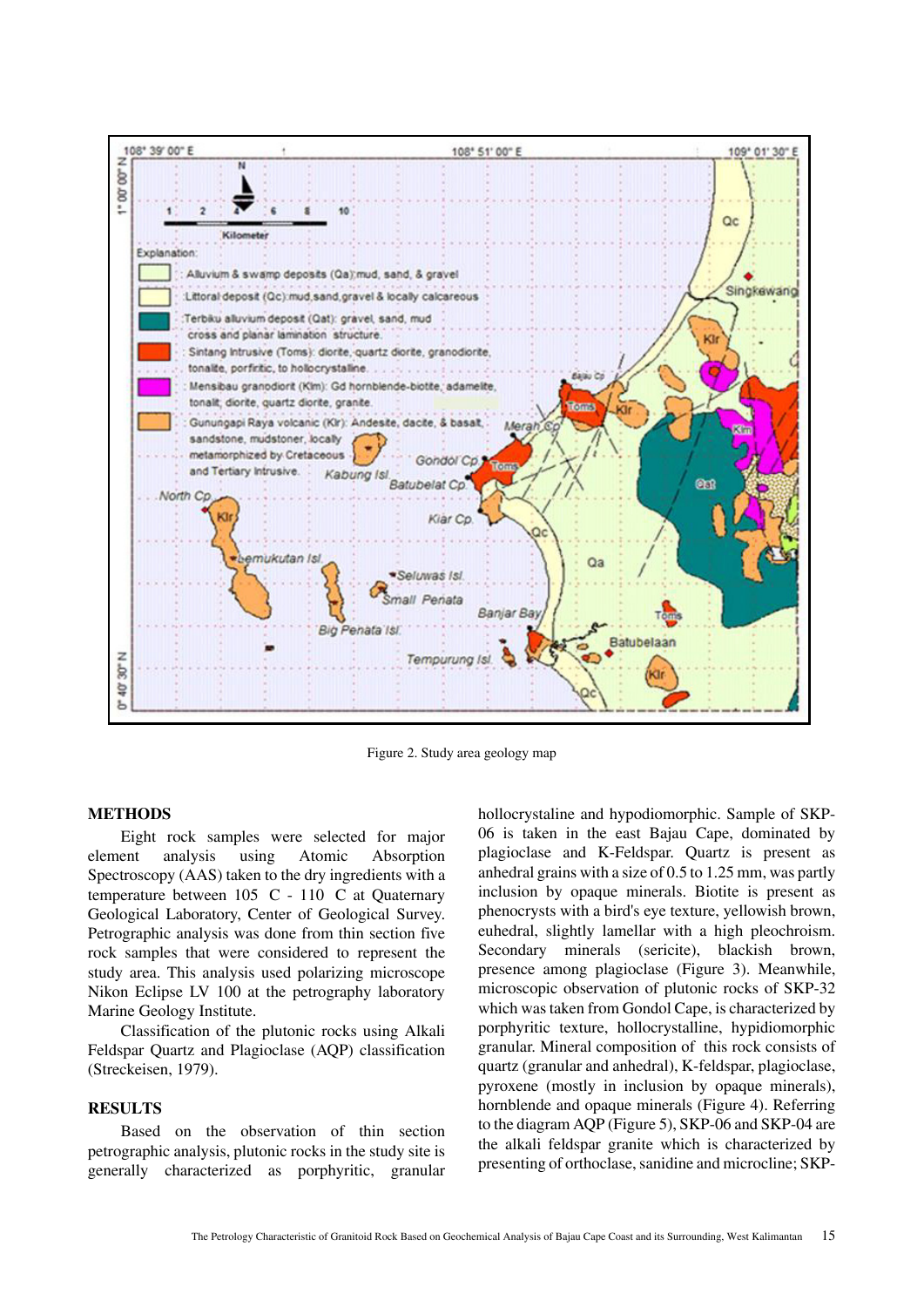

32 and SKP-38 are syeno-granites while SKP-01 and SKP-25A are quartz monzonite. The geochemical analysis results of major elements and CIPW normative calculation of 8 selected samples at the study area, are presented in Table 1.

From Table 1, show that the 5 of 8 samples are relatively still fresh or not altered (refers to LOI content  $\langle 1\% \rangle$ . The content of SiO<sub>2</sub> has moderate range, between 60.95% and 69.55 wt% (strong peraluminous) represented by 5 samples, namely SKP-01, 04, 25A, 38 and 39. Those samples have mole ratio of  $Al_2O_3$  /  $(CaO+Na<sub>2</sub>O+K<sub>2</sub>O) > 1$ , which ranged between 1.12 and 1.7 with average of 1.3 (calculated from samples above).

While the other samples (SKP-02, 06 and 32) are moderately aluminous, with a ratio value of 0.88; 0.87 and 0.61 (between 0.5 and 1.0). Ratio  $K_2O / (Na_2O +$  $K<sub>2</sub>O + CaO$ ) is moderate, ranges from 0.07 to 0.55 with a 0.26 average, while the raises normative of feldspar alkaline between 3.84 and 15.89 wt% as a feldspar

alkaline granite. Major element oxides  $\text{Al}_2\text{O}_3$ , TiO<sub>2</sub>,  $K<sub>2</sub>O$ , MnO and CaO increased (Figure 6), whereas the other element oxides  $(Na_2O, Fe_2O_3$  and MgO) decreased in line with the increasing of  $SiO<sub>2</sub>$  as shown in the Diagram of Harker (Figure 7).

Based on AQP diagram (normative alkali feldsparquartz-plagioclase), granitoid at the study area are classified as the regime syeno-granite, feldspar-alkaline granite and quartz monzonite. Furthermore, based on classification of Peccerillo and Taylor (1976) are grouped in Calc-alkaline rock series. Later, it was modified by Rickwood (1989) and Le Maitre (2002) as shown in the  $K_2O$  vs.  $SiO_2$  diagram (Figure 8).

## **DISCUSSION**

Based on normative orthoclase-plagioclase-quartz rocks, granitoids at the study area belong to the calcalkaline series where the magnetite-rich gabbro fractionation can produce a calc-alkaline rocks series (Kuno, 1968). According to Cawthorn and O'Hara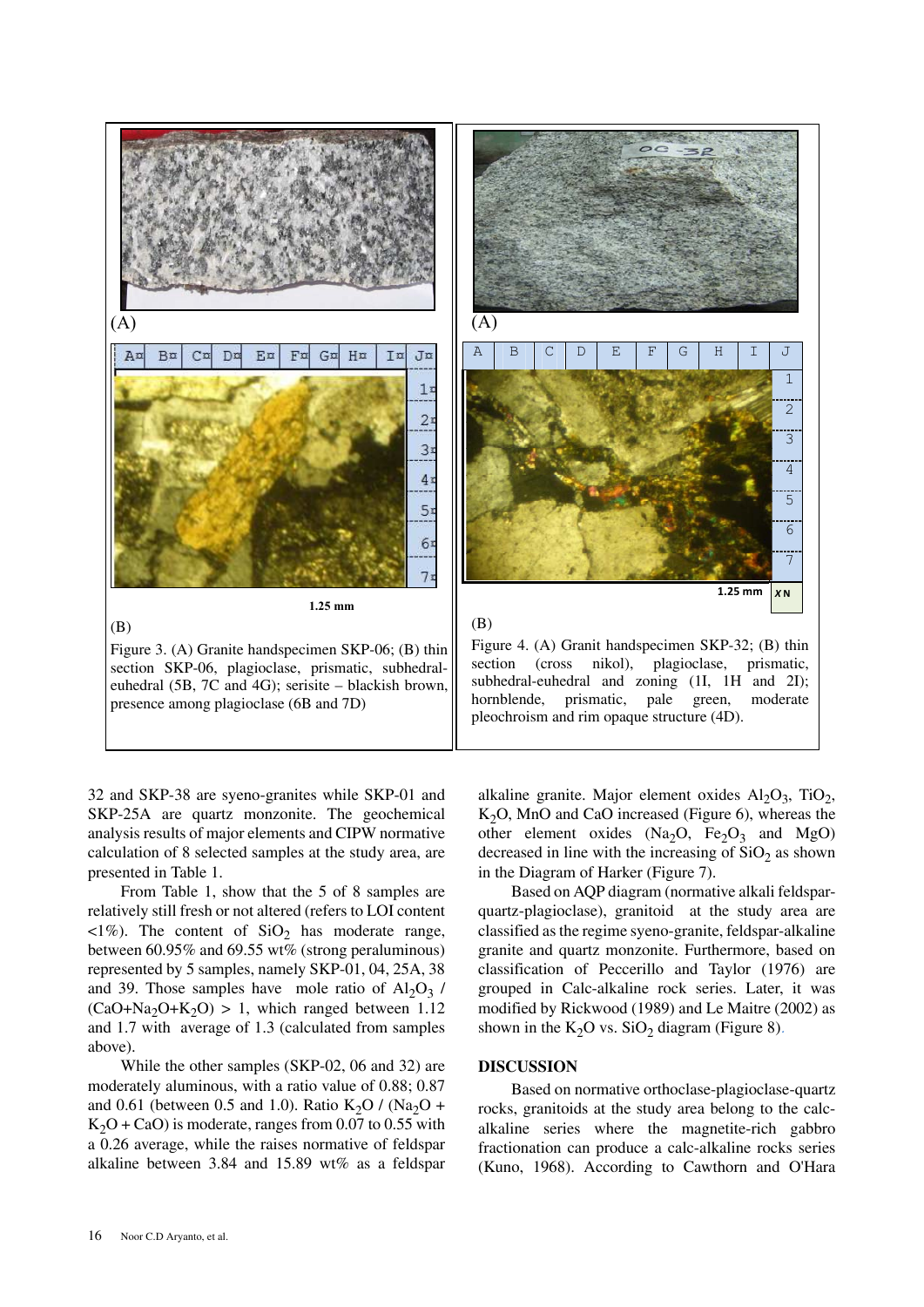

Figure 6: Major oxide increases in line with increasing  $SiO<sub>2</sub>$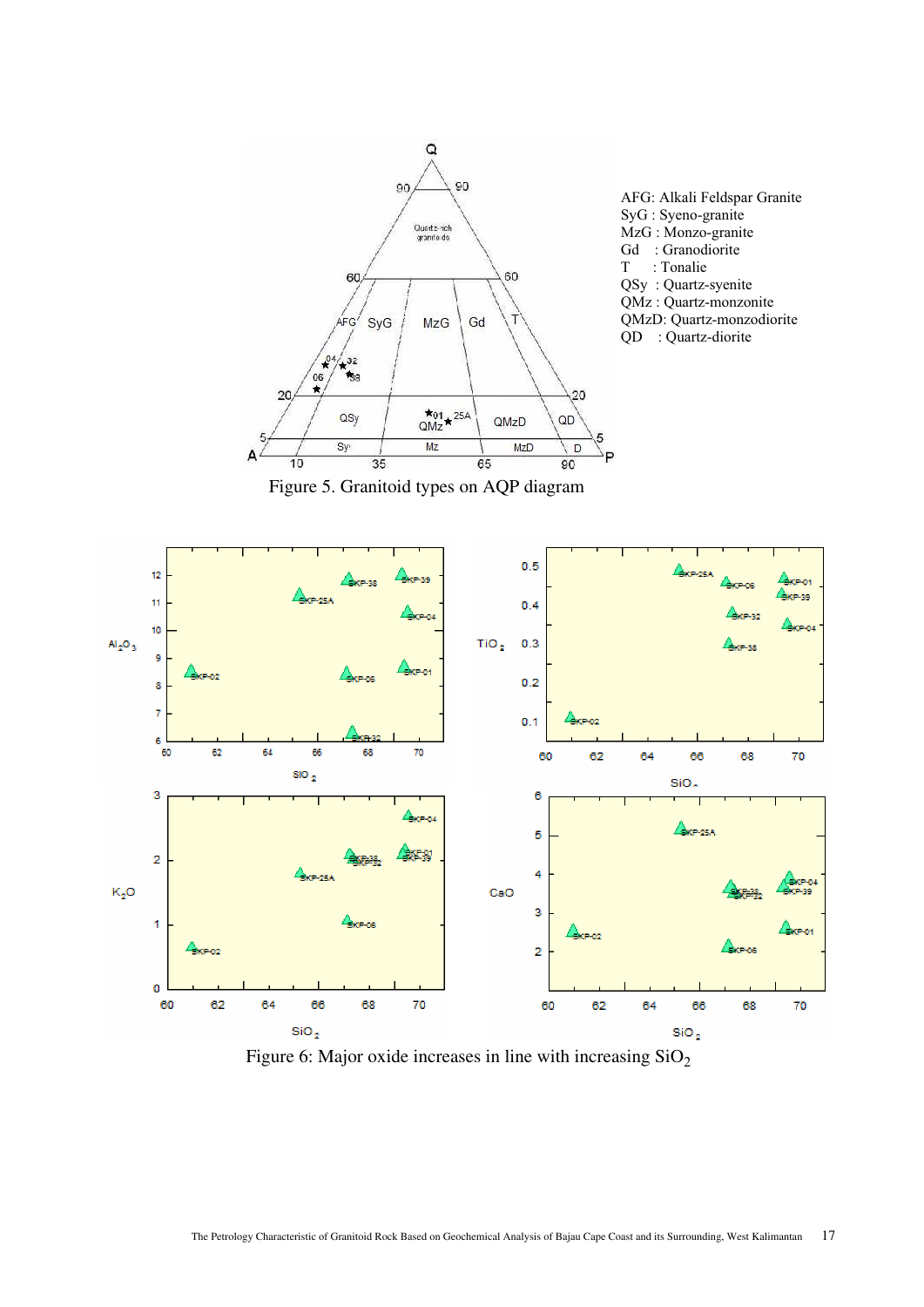|                                | <b>SKP-02</b>                | <b>SKP-25A</b> | <b>SKP-06</b>            | <b>SKP-38</b> | <b>SKP-32</b> | <b>SKP-39</b>     | <b>SKP-01</b> | <b>SKP-04</b> |
|--------------------------------|------------------------------|----------------|--------------------------|---------------|---------------|-------------------|---------------|---------------|
| SiO <sub>2</sub>               | 60.95                        | 65.26          | 67.12                    | 67.21         | 67.37         | 69.34             | 69.42         | 69.55         |
| $\text{Al}_2\text{O}_3$        | 8.48                         | 11.22          | 8.39                     | 11.83         | 6.27          | 11.97             | 8.64          | 10.63         |
| Fe <sub>2</sub> O <sub>3</sub> | 14.01                        | 8.11           | 5.92                     | 4.67          | 5.6           | 6.38              | 8.04          | 5.73          |
| CaO                            | 2.5                          | 5.16           | 2.12                     | 3.64          | 3.52          | 3.65              | 2.6           | 3.88          |
| MgO                            | 2.47                         | 2.37           | 3.4                      | 1.88          | 1.59          | 2.02              | 0.84          | 2.09          |
| $K_2O$                         | 0.65                         | 1.79           | 1.06                     | 2.09          | 2.02          | 2.09              | 2.17          | 2.69          |
| Na <sub>2</sub> O              | 6.5                          | 3.1            | 6.47                     | 4.28          | 4.76          | 1.26              | 1.55          | 2.85          |
| MnO                            | 0.006                        | 0.1            | 0.01                     | 0.1           | 0.002         | 0.05              | 0.002         | 0.1           |
| FeO                            | 1.04                         | 1.46           | 0.82                     | 1.72          | 2.51          | 2.86              | 1.85          | 1.64          |
| $P_2O_5$                       | 0.004                        | 0.13           | 0.003                    | 0.07          | 0.056         | 0.43              | 0.002         | 0.032         |
| TiO <sub>2</sub>               | 0.11                         | 0.49           | 0.46                     | 0.3           | 0.38          | 0.43              | 0.47          | 0.35          |
| H <sub>2</sub> O               | 2.11                         | 0.82           | 2.3                      | 2.63          | 2.12          | 0.15              | 2.19          | 0.45          |
| <b>LOI</b>                     | 0.01                         | 1.32           | 0.77                     | 0.62          | 0.23          | 1.86              | 0.13          | 1.14          |
| Norm<br><b>CIPW</b>            | Weight percentage ( $wt\%$ ) |                |                          |               |               |                   |               |               |
| Q                              | 18.35                        | 29.26          | 22.91                    | 26.79         | 30.62         | 44.22             | 47.98         | 33.84         |
| Ab                             | 41.38                        | 37.98          | 38.88                    | 44.1          | 22.29         | 25.78             | 24.4          | 32.53         |
| <b>Or</b>                      | 3.96                         | 10.64          | 6.56                     | 12.65         | 12.71         | 12.29             | 13.41         | 15.96         |
| Cor                            |                              |                |                          |               |               | 2.03              |               |               |
| Di                             | 9.96                         | 10.47          | 8.57                     | 8.53          | 15.03         |                   | 2.18          | 8.42          |
| Hy                             | 1.73                         | 1.1            | 5.16                     | 0.83          |               | $\overline{5.01}$ | 1.18          | 1.33          |
| Acm                            | 13.64                        |                | 16.14                    |               | 17.21         |                   |               |               |
| $\mathbf n$                    | 0.21                         | 0.93           | 0.91                     | 0.59          | 0.76          | 0.82              | 0.93          | 0.66          |
| Mag                            | 3.19                         | 3.64           | 0.87                     | 5.1           |               | 8.1               | 4.83          | 4.63          |
| He                             | 7.57                         | 5.67           | $\blacksquare$           | 1.26          |               | 0.76              | 5.08          | 2.57          |
| Ap                             |                              | 0.3            | $\overline{\phantom{a}}$ | 0.16          | 0.14          | $\mathbf{1}$      |               | 0.07          |

Table 1. Major elements oxides and CIPW normative



Figure 7: Major oxide element decreases in line with increasing SiO2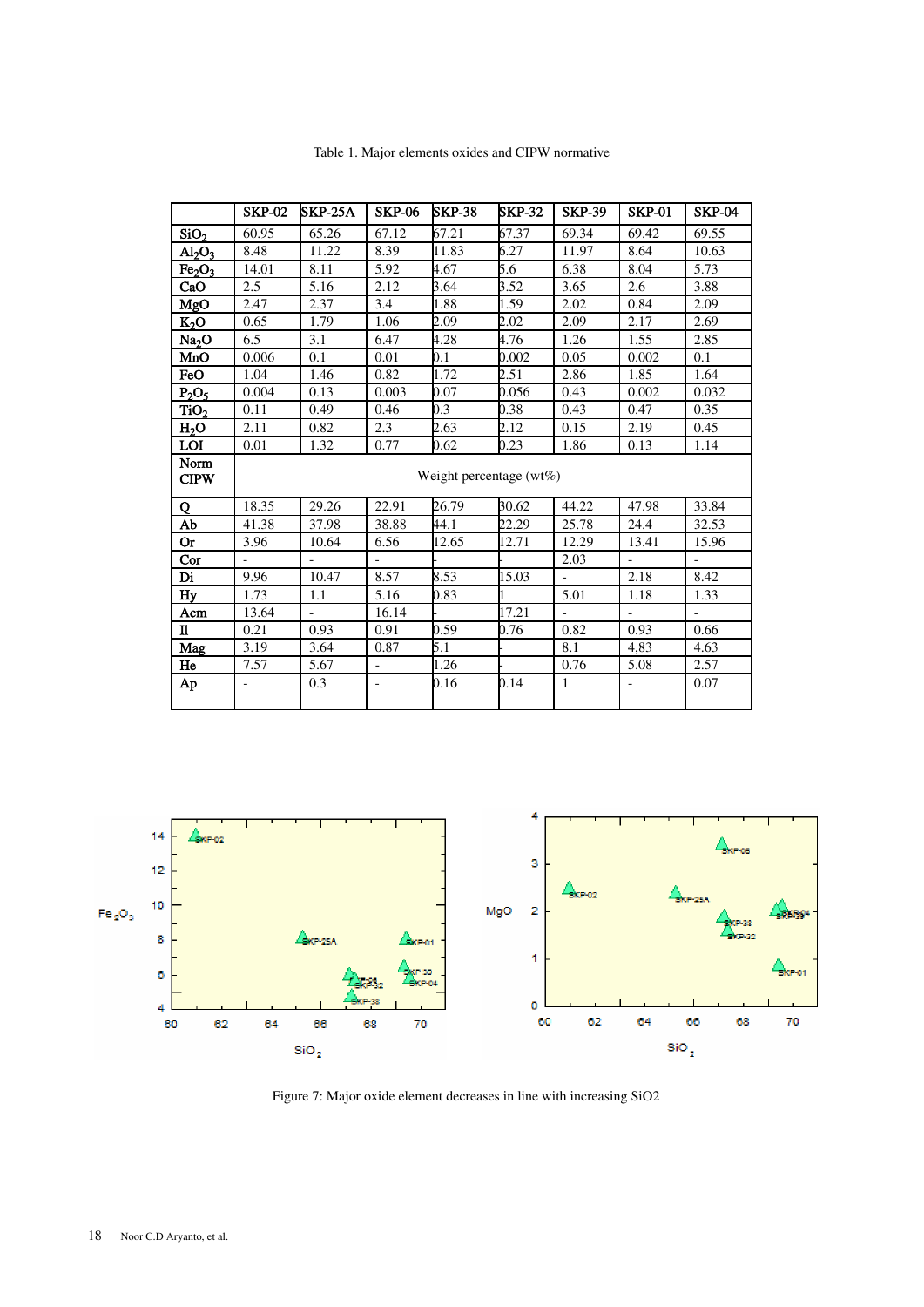

Figure 8: K2O vs. SiO2 Diagram (Peccerillo dan Taylor, 1976) Le Maitre modified, (2002) – italic; and Rickwood (1989) – in brackets ( ).

(1976), the varies composition of amphibole crystallization can explain about the formation models of calc-alkaline rocks with varying chemical composition. Most of the granitoid samples from the study area show the presence of normative diopside and hyperstene. This can be understood by the presence of pyroxene based on petrographic observations. The occurrences of normative quartz and hyperstene show that granitoid at the study area are very saturated silica (oversaturated). The emergence of normative corundum is around 2.03 wt% (and only appears in one location), marking the absence of aluminous silicate minerals such as garnet and cordierite.

Although it is common or most of the granitoid rocks in the study area calc-alkaline affinity areas however there is one (SKP-02) rock areas tholeiitik affinity, this would need to be geologic explanation, but it was previously necessary to re-check the different rocks, both with more careful petrographic observations or by using other discrimination models, suppose based on trace elements.

#### **CONCLUSIONS**

Granitoid rocks at the coast of Bajau Cape and surrounding area are the regime syneo-granite, feldspar-alkaline granite and quartz monzonite that classified in Calc-alkaline rock series or particularly in Medium-K. The content of  $SiO<sub>2</sub>$  show moderate range, between 60.95% - 69.55 wt% (strong peraluminous). Quartz is present as anhedral grains with a size of 0.5 to 1.25 mm that is partly inclusion by opaque minerals. Biotite is present as phenocrysts with a bird's eye texture, yellowish brown, euhedral, slightly lamellar with a high pleochroism.

#### **AKNOWLEDGMENTS**

We would like to thanks the Director of Marine Geological Institute for permission to publish this paper, team members (Kurnio, H., Kamiluddin, U., Widiatmoko, H.C., Setyadi, D., Heryanto and Sugiono) during the field survey, and our other colleagues for their support.